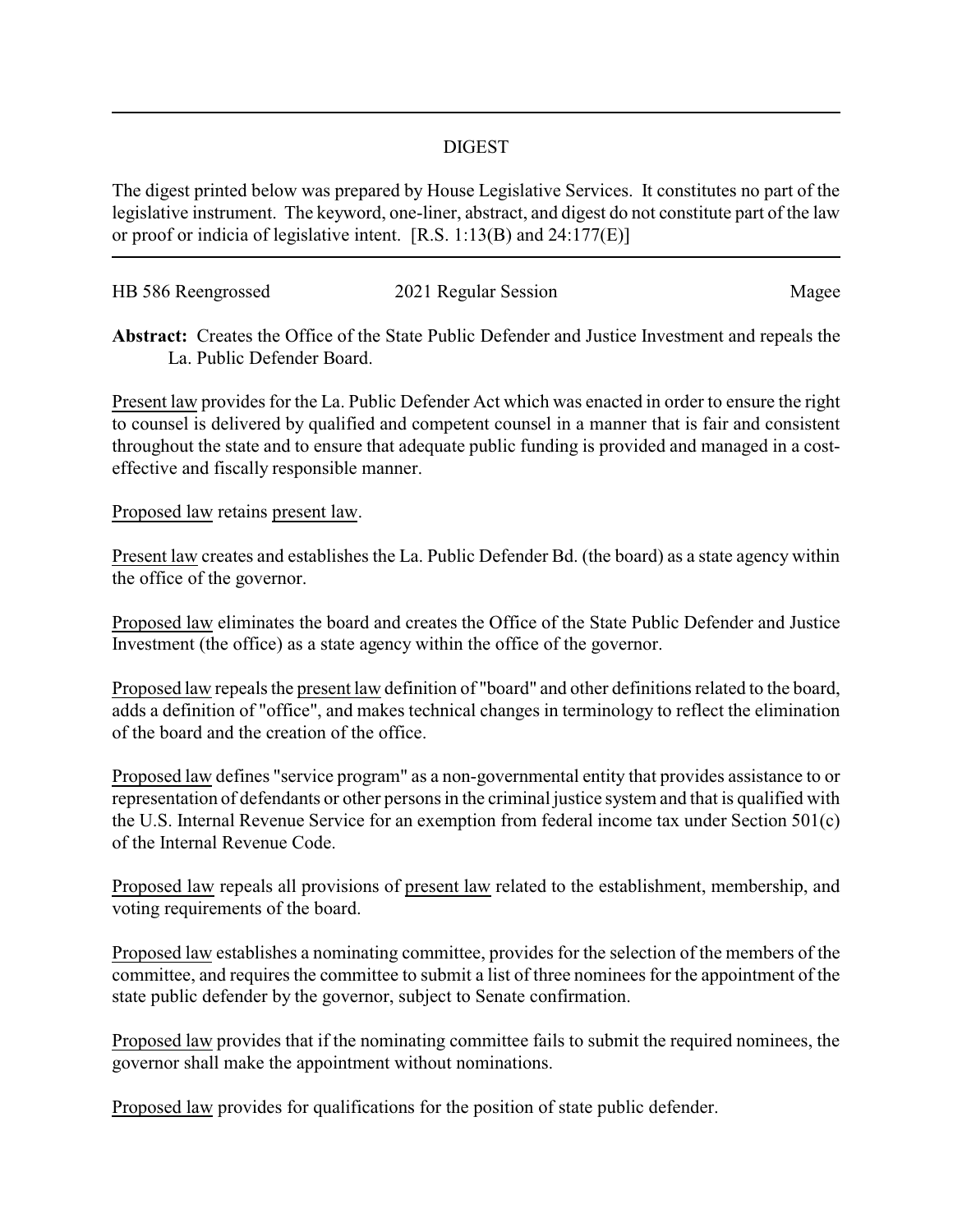Present law provides for the powers, duties, responsibilities, and meeting requirements of the board.

Proposed law provides additional duties of the office to implement and coordinate services provided by service programs, allocate funding to public defenders and service programs, and develop a mechanism for the distribution of such funds, but otherwise retains similar duties of the board as provided by present law.

Present law authorizes the Joint Legislative Committee on the Budget (JLCB) to approve employees hired by the board as state employees.

Proposed law repeals present law and requires the office to submit for approval to the JLCB each service program that is to receive funding from the office.

Present law provides for the employment by the board of a state public defender and provides for the qualifications and duties of the state public defender.

Proposed law retains the state public defender but provides for his appointment by the governor and specifies his authority to function as the executive director of the office.

Proposed law establishes the La. Public Defender AdvisoryBoard and provides for the appointment of the 12 members of the board, provides the procedures to expel a member of the board, provides for the filling of vacancies, and provides the duties of the board.

Present law provides for the La. Public Defender Fund and provides that the monies in the fund shall be appropriated, administered, and used solely and exclusively for the purposes of the La. Public Defender Act and program.

Proposed law retains present law but changes the name of the fund to the Justice Investment Fund and also authorizes the use of monies for service programs.

Present law provides for the creation of judicial district indigent defender funds for each judicial district and requires the courts, except in the parish of Orleans, to remit special costs to the fund. Present law provides for a \$45 fee to be assessed in cases in which a defendant is convicted after a trial, pleads guilty or nolo contendre, or forfeits bond.

Proposed law retains present law but requires the costs to be remitted to the state treasurer for deposit into the Justice Investment Fund, and also removes the exception for the parish of Orleans.

Proposed law requires that all funds received pursuant to proposed law be distributed to the public defender districts from which the funds were received within 10 days of receipt of such funds.

Proposed law requires the office to provide a monthly report to each district public defender advisory board detailing the funds received and disbursed by the fund during the preceding month.

Proposed law repeals a reference to surplus funds in the judicial district indigent defender fund on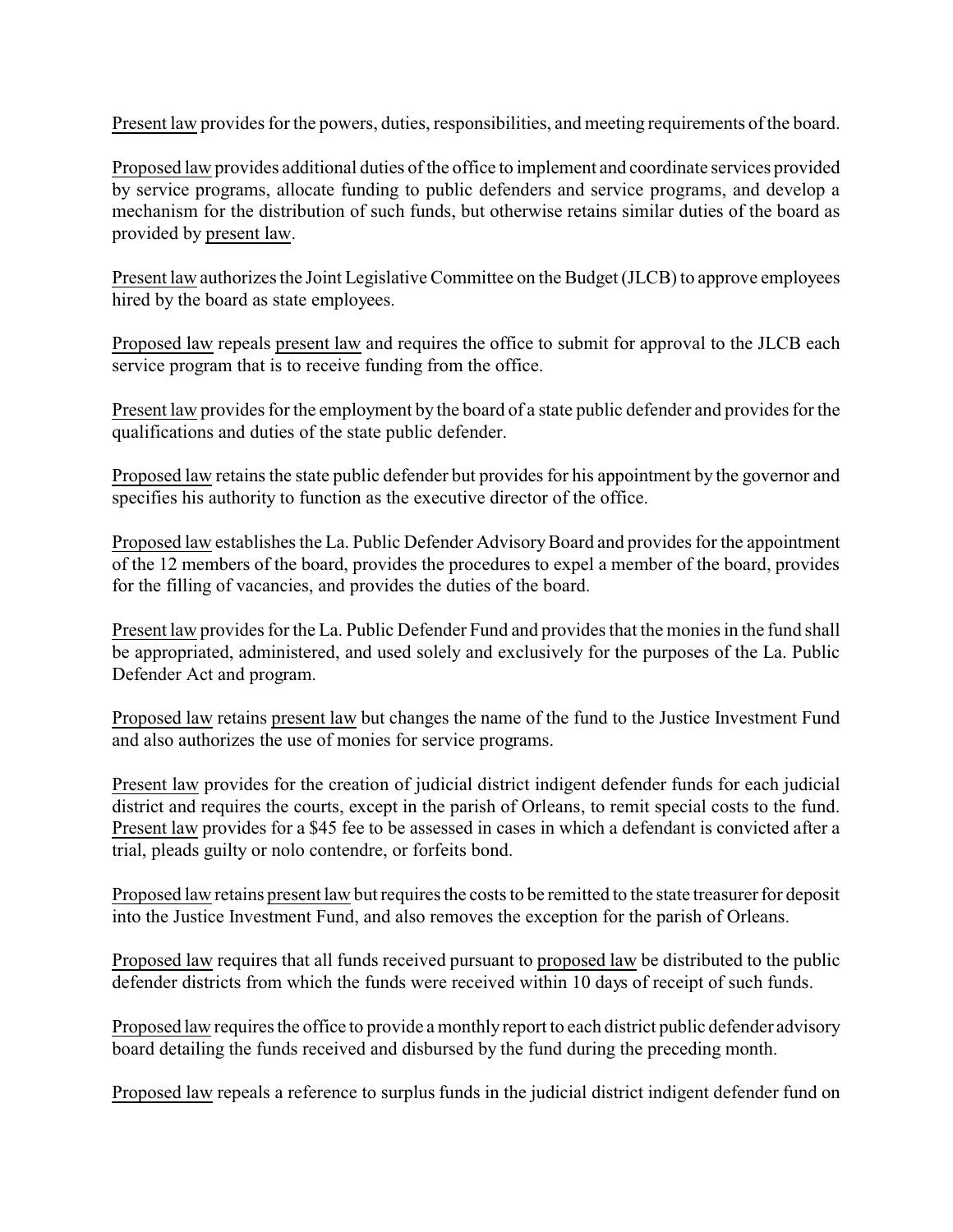Aug. 5, 2007.

Present law provides that the board is, with respect to the structure of the executive branch of state government, an agency within the governor's office.

Proposed law repeals present law and provides that the office is an agency within the governor's office.

Present law provides for board offices and meeting and quorum requirements.

Proposed law repeals present law.

Present law requires employment of board executive staff, a deputy public defender-director of training, a deputy public defender-director of juvenile defender services, a budget officer, an information technology and management officer, a trial-level compliance officer, and a juvenile justice compliance officer.

Proposed law repeals present law.

Proposed law provides that the office shall be the successor to the board and provides for transitional provisions to take effect on Jan. 1, 2022.

Proposed law directs the La. State Law Institute to make technical changes as necessary to change the terminology in order to reflect the name changes as provided by proposed law.

(Amends R.S. 15:142(C) and (F), 143, 146, 147, 148, 149.1, 152, 166, 167, and 168, and R.S. 36:4(D); Adds R.S. 15:142(G) and 152.1; Repeals R.S. 15:149.2-151 and 153-158)

## Summary of Amendments Adopted by House

- The Committee Amendments Proposed by House Committee on Administration of Criminal Justice to the original bill:
- 1. Add provisions establishing a nominating committee for the nomination of three persons, one of whom is to be appointed by the governor as the state public defender.
- 2. Add qualifications for the position of state public defender.
- 3. Remove references to CASA.
- 4. Add a requirement of providing a financial report to each public defender advisory board detailing funds received and disbursed.

## The House Floor Amendments to the engrossed bill: